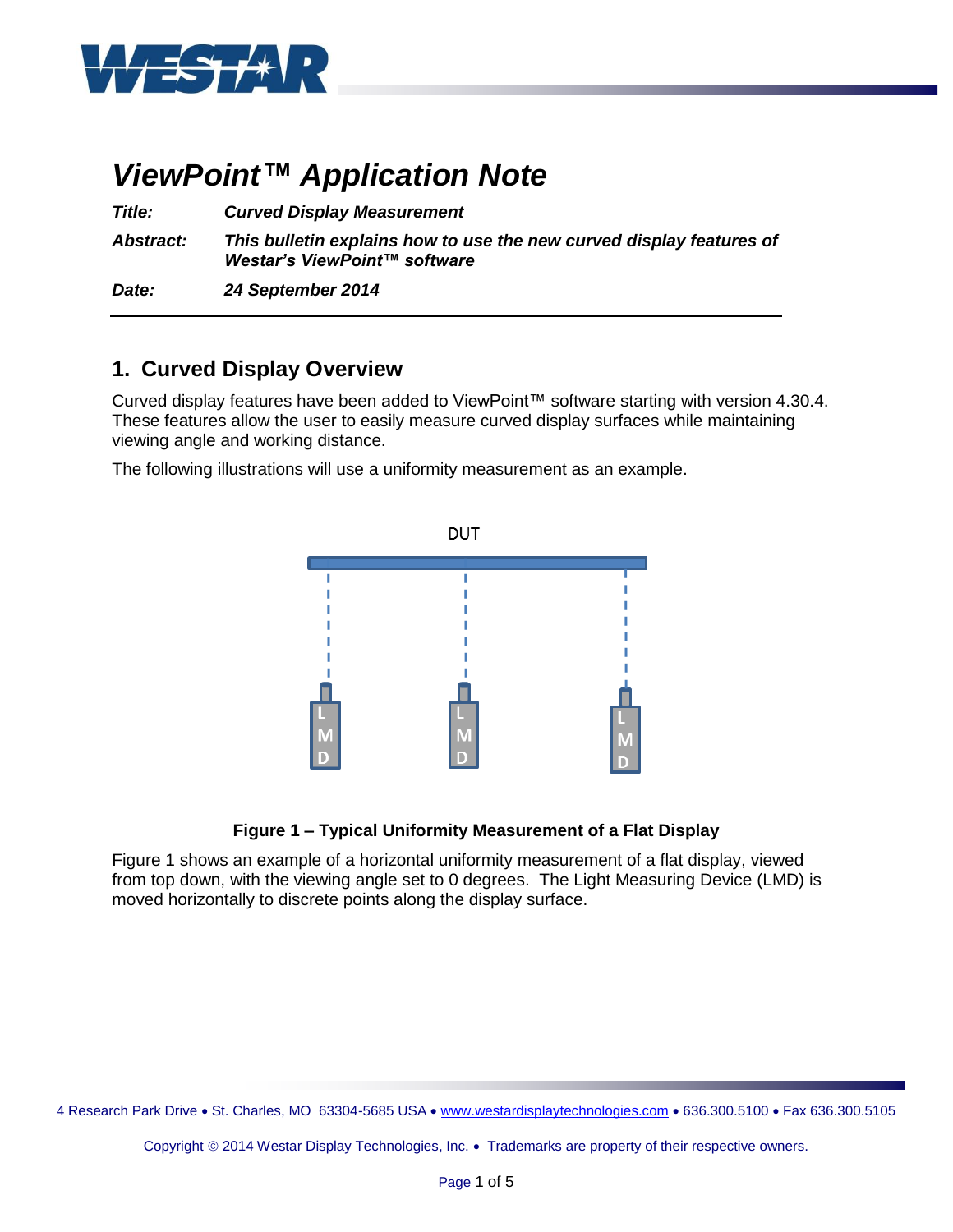



#### **Figure 2 – Uniformity Measurement of a Curved Display Prior to ViewPoint™ version 4.30.4**

Figure 2 shows an example of the same uniformity measurement made on a curved display prior to the curved display features added to ViewPoint™. There are several errors:

- The viewing angle changes as the LMD moves away from the center of the display.
- The working distance decreases as the LMD moves from the center of the display.
- The measurement spot locations are shifted on the display surface



**Figure 3 – Uniformity Measurement of a Curved Display after ViewPoint™ version 4.30.4**

4 Research Park Drive . St. Charles, MO 63304-5685 USA . [www.westardisplaytechnologies.com](http://www.westardisplaytechnologies.com/) . 636.300.5100 . Fax 636.300.5105

Copyright © 2014 Westar Display Technologies, Inc. • Trademarks are property of their respective owners.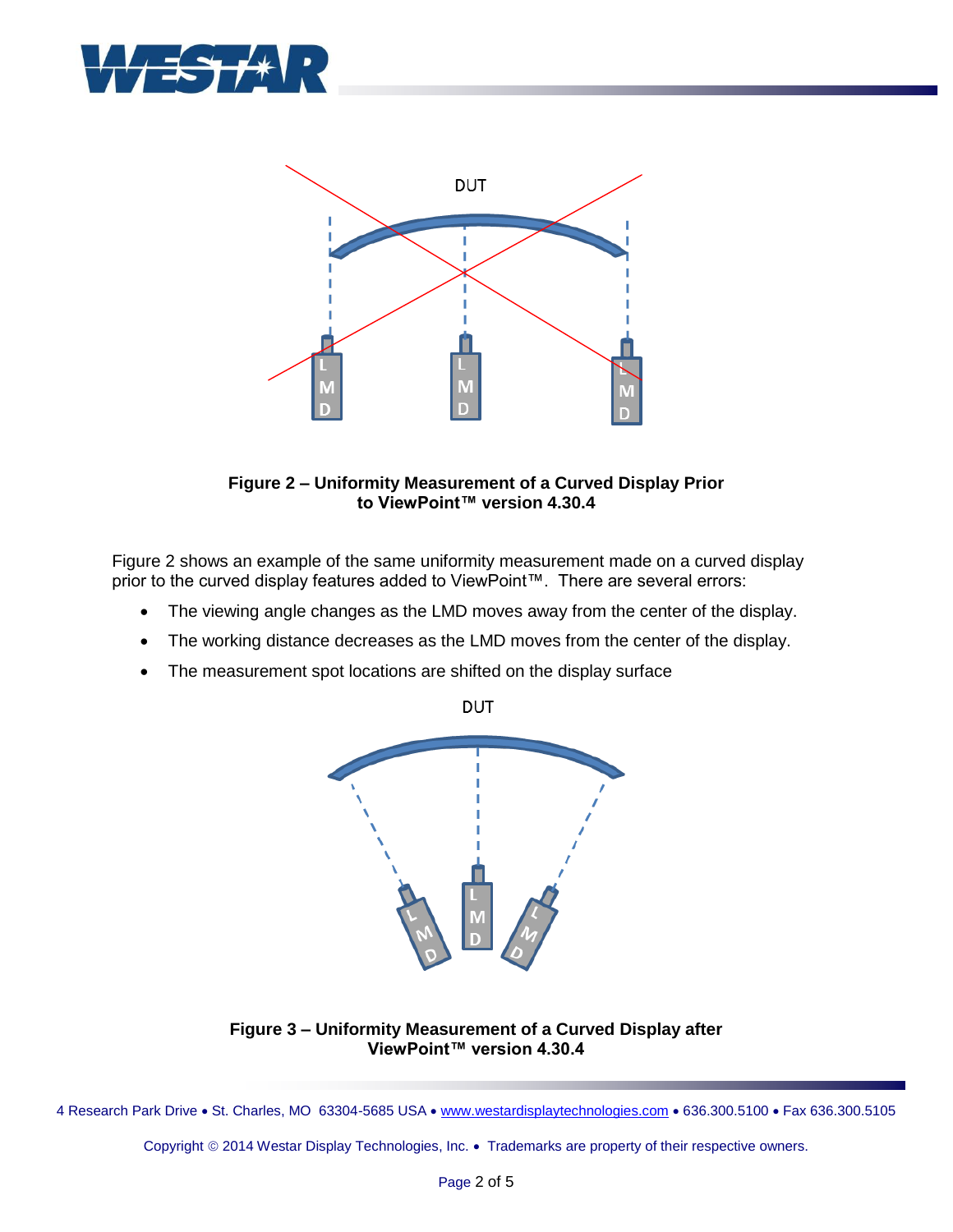

Figure 3 shows an example of a uniformity measurement made on a curved display using the curved display features of ViewPoint™. The software automatically maintains the user specified 0 degree viewing angle and maintains a constant working distance. The measurement spot locations now take into consideration the curvature of the display.

### **2. ViewPoint™ Manual Control Interface Changes**

The changes to the ViewPoint™ Manual Control Interface (MCI) are minor. In the Motion Control Window two new fields are added under DUT Offsets.

They are:

- Curve Orientation
- Radius of Curvature

| <b>Motion Control Panel</b><br>$\mathbf{v} \times$                                           |                                                                                                       | Ortho Display Move                                                                                             | $\star$ $\times$ |
|----------------------------------------------------------------------------------------------|-------------------------------------------------------------------------------------------------------|----------------------------------------------------------------------------------------------------------------|------------------|
| Go Home Go To Zero - Set Zero - Save Offsets -                                               |                                                                                                       | Move<br>ь.                                                                                                     |                  |
| DUT Offsets <b>Ave.</b> Set<br>4 Misc<br><b>Motion Units</b><br>Instrument<br>System Offsets | Inches<br>BM5A<br>$\sim$<br>X=-4.223in, Y=-2.635in, Z=-8.862in, D=-5.156°, E                          | 4 Display Coordinates (in)<br>0.000<br>X<br>Y<br>0.000<br>4 Viewing Angle (")<br>Turn<br>0.000<br>Tip<br>0.000 |                  |
| ▲ DUT Offsets<br>X<br>Y<br>CurveOrientation<br>RadiusOfCurvature                             | X=0.000in, Y=0.000in, Z=0.000in, Curve=Horizonf<br>0.000<br>0.000<br>0.000<br><b>Horizontal</b><br>12 | 2                                                                                                              |                  |
| Axis Jog                                                                                     | $\star$ $\times$                                                                                      |                                                                                                                |                  |
| $0.000$ in<br>$\times$                                                                       |                                                                                                       |                                                                                                                |                  |
| Y<br>$0.000$ in                                                                              |                                                                                                       |                                                                                                                |                  |
| Z<br>$0.000$ in                                                                              |                                                                                                       |                                                                                                                |                  |
| 0.000 °<br>Tum                                                                               |                                                                                                       |                                                                                                                |                  |
| 0.000 <sup>o</sup><br>Tip                                                                    |                                                                                                       |                                                                                                                |                  |

The curve orientation selections are horizontal, vertical, or none.

| None    |  |
|---------|--|
|         |  |
| ertical |  |

These setting only affect the display relative moves: Ortho Display Move, Polar Display Move and Design Eye-Point (DEP) Move. Axis Jog and Axis Move are unaffected by the curved display settings.

4 Research Park Drive . St. Charles, MO 63304-5685 USA . [www.westardisplaytechnologies.com](http://www.westardisplaytechnologies.com/) . 636.300.5100 . Fax 636.300.5105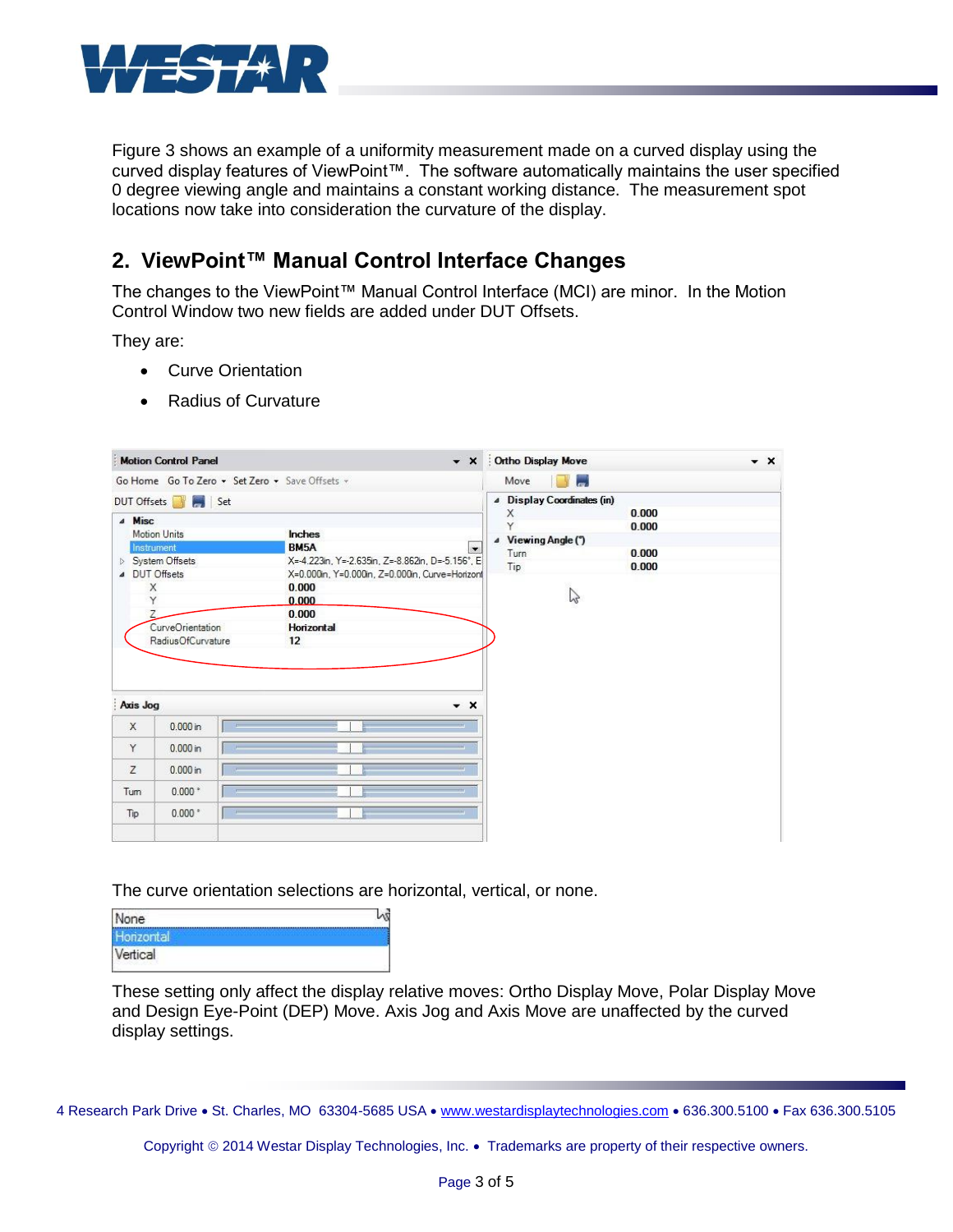

## **3. ViewPoint™ TestObject Changes**

The changes to the ViewPoint™ test objects for automated test sequences are located in the WDT.Measurement.ViewPoint.Motion.\_TestObjects**Ex** root class. The OrthoDisplayMove and PolarDisplayMove now include parameters for Curve Orientation and Radius of Curvature.

WDT.Measurement.ViewPoint.Motion.\_TestObjects root class contains the old OrthoDisplayMove and PolarDisplayMove test objects for backward compatibility with existing test sequences.

| Assembly:         | WDTViewPointLib2010.dll<br>C:\Program Files (x86)\Westar Display Technologies\ViewPoint\WDTViewPointLib2010.dll                                                             |        |        |                |         |                              |                         |  |  |
|-------------------|-----------------------------------------------------------------------------------------------------------------------------------------------------------------------------|--------|--------|----------------|---------|------------------------------|-------------------------|--|--|
|                   |                                                                                                                                                                             |        |        |                |         |                              |                         |  |  |
| Root Class:       | <b>WDT</b> Measurement ViewPoint Motion. TestObiectsEx                                                                                                                      |        |        |                |         |                              |                         |  |  |
| NET Invocation:   | OrthoDisplayMove(WDT.Measurement.ViewPoint.MotionClass+MotionUnitsType, Double, Double, Double, Double, System.String, Double, Double, Double, Double, Double, Double, WDT. |        |        |                |         |                              |                         |  |  |
| Parameter Name    | Type                                                                                                                                                                        | In/Out | Log    | <b>Dispose</b> | Default | Value                        |                         |  |  |
| Ortho DisplayMove |                                                                                                                                                                             |        |        |                |         |                              |                         |  |  |
| Units             | Enum (WDT.Measurement.ViewPoi                                                                                                                                               | in.    | 個      |                |         | cm                           | $=  f(x) $              |  |  |
| DisplayX          | Number (Double)                                                                                                                                                             | in.    | 膻      |                |         | Locals.Xpos[Locals.Point]    | $f(\mathbf{x})$         |  |  |
| DisplayY          | Number (Double)                                                                                                                                                             | in.    | $\Box$ |                |         | Locals. Ypos [Locals. Point] | $f(\mathbf{x})$         |  |  |
| Display Tip       | Number (Double)                                                                                                                                                             | in.    | n      |                |         | $\mathbf{0}$                 | $f(x)$                  |  |  |
| Display Tum       | Number (Double)                                                                                                                                                             | in.    | n      |                |         | $\mathbf{0}$                 | f(x)                    |  |  |
| <b>Instrument</b> | String (System.String)                                                                                                                                                      | in.    | m      |                |         | FileGlobals.Instrument       | f(x)                    |  |  |
| Working Distance  | Number (Double)                                                                                                                                                             | in     | B      |                |         | FileGlobals.WorkingDistance  | f(x)                    |  |  |
| <b>DUTOffsetX</b> | Number (Double)                                                                                                                                                             | in     | n      |                |         | FileGlobals.OOX              | f(x)                    |  |  |
| <b>DUTOffsetY</b> | Number (Double)                                                                                                                                                             | in     | 個      |                |         | FileGlobals.OOY              | f(x)                    |  |  |
| <b>DUTOffsetZ</b> | Number (Double)                                                                                                                                                             | in     | O      |                |         | FileGlobals.OOZ              | f(x)                    |  |  |
| Curve             | Enum (WDT.Measurement.ViewPoi                                                                                                                                               | in     | F      |                | F       | FileGlobals.CurveOrientation | $=$ $f(x)$ $\checkmark$ |  |  |
| CurveR            | Number (Double)                                                                                                                                                             | in     | F      |                | П       | FileGlobals.CurveRadius      | $f(\mathbf{z})$         |  |  |

**Ortho Display Move Parameters**

4 Research Park Drive · St. Charles, MO 63304-5685 USA · [www.westardisplaytechnologies.com](http://www.westardisplaytechnologies.com/) · 636.300.5100 · Fax 636.300.5105